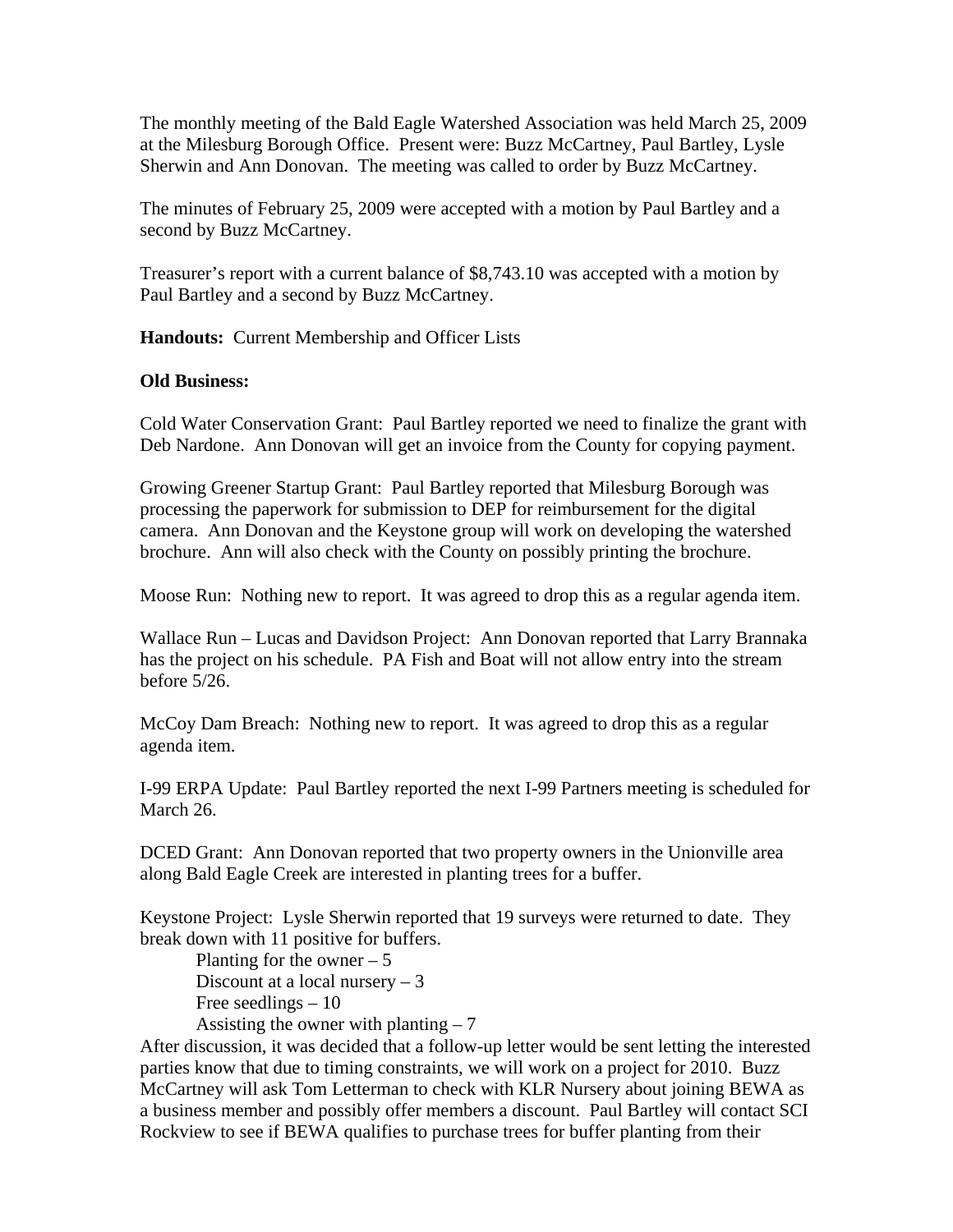nursery and if BEWA is eligible to utilize the inmate community work detail to assist with tree planting in 2010. Paul will also check on possible DCED grant money for tree purchase.

Nisource Grant –This grant is to be used for the Wallace Run - Lucas and Davidson Project.

## **New Business:**

Ann Donovan reported that the Brookside Wesleyan Church is looking for assistance with stream bank stabilization. The Centre County Conservation District wanted to know if BEWA had any funds available.

Lysle Sherwin and Ann Donovan met with Roy Brooks on site at the un-named tributary along Chestnut Grove Road. Roy is interested in CREP and also plans to talk to his neighbors about stream bank improvements.

Ann Donovan reported on the annual Cleanup Day to be held 4/25. She will contact Mimi Wutz and Claude Confer to see if they plan to help again this year. Paul Bartley will check with Milesburg Borough to see if they will donate a truck and driver again this year.

Ann Donovan reported that BEA school district received \$2000 for a pond study from the Centre County Conservation District. They have also applied for a \$20,000 grant for use at the pond.

Spring Creek Watershed Community: Paul Bartley reported that a group list identifying core and resource was reviewed. BEWA will be invited to be part of the resource group. A Potential Projects List identifying priority order was also reviewed.

Spring Creek Watershed Commission: Paul Bartley reported that representatives from the Spring Creek Watershed Community presented the group listings and potential projects for the Commission's review and comment. They reported that currently in progress is a project to develop a model water well/geothermal bore hold ordinance. There is also a project to update the Spring Creek Watershed Map. Under consideration is a model ordinance for stream buffers, a project to identify sensitive groundwater areas, (critical recharge areas and sinkholes,) and a project to develop reduction of erosion on dirt and gravel roads.

## **Good of the Order:**

Membership applications for Barry W. McKinley and Roy L. Brooks were presented. The two new members were accepted with a motion by Paul Bartley and a second by Buzz McCartney.

2009 dues are now due